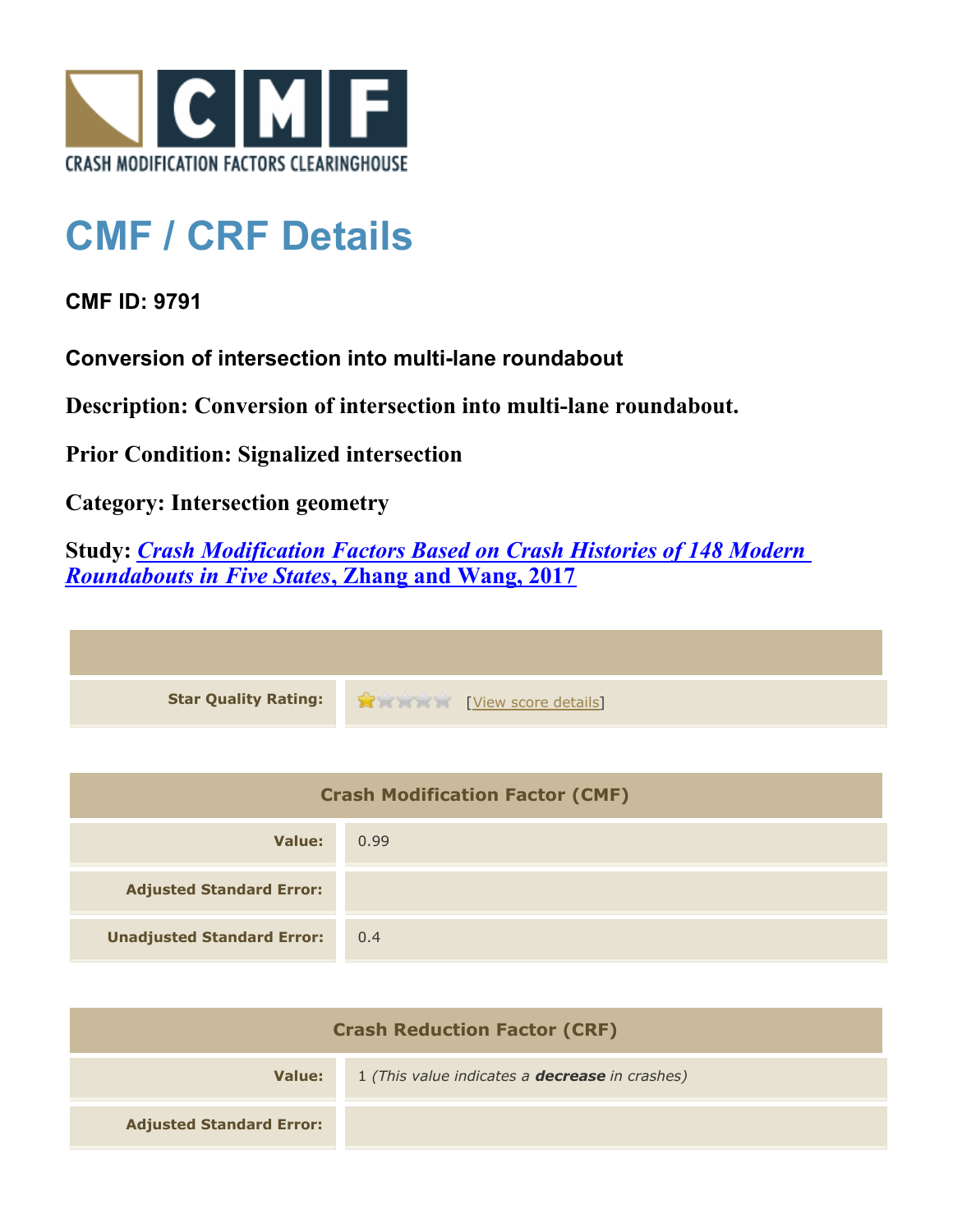| <b>Applicability</b>                    |                                           |
|-----------------------------------------|-------------------------------------------|
| <b>Crash Type:</b>                      | All                                       |
| <b>Crash Severity:</b>                  | All                                       |
| <b>Roadway Types:</b>                   | Not specified                             |
| <b>Number of Lanes:</b>                 |                                           |
| <b>Road Division Type:</b>              |                                           |
| <b>Speed Limit:</b>                     |                                           |
| <b>Area Type:</b>                       | Not specified                             |
| <b>Traffic Volume:</b>                  |                                           |
| <b>Time of Day:</b>                     | Not specified                             |
| If countermeasure is intersection-based |                                           |
| <b>Intersection Type:</b>               | Roadway/roadway (not interchange related) |

| <b>Intersection Type:</b>         | Roadway/roadway (not interchange related) |
|-----------------------------------|-------------------------------------------|
| <b>Intersection Geometry:</b>     | Not specified                             |
| <b>Traffic Control:</b>           | Stop-controlled                           |
| <b>Major Road Traffic Volume:</b> |                                           |
| <b>Minor Road Traffic Volume:</b> |                                           |

| <b>Development Details</b>      |                    |
|---------------------------------|--------------------|
| <b>Date Range of Data Used:</b> | 2005 to 2013       |
| <b>Municipality:</b>            |                    |
| <b>State:</b>                   | FL, IN, NY, PA, WA |